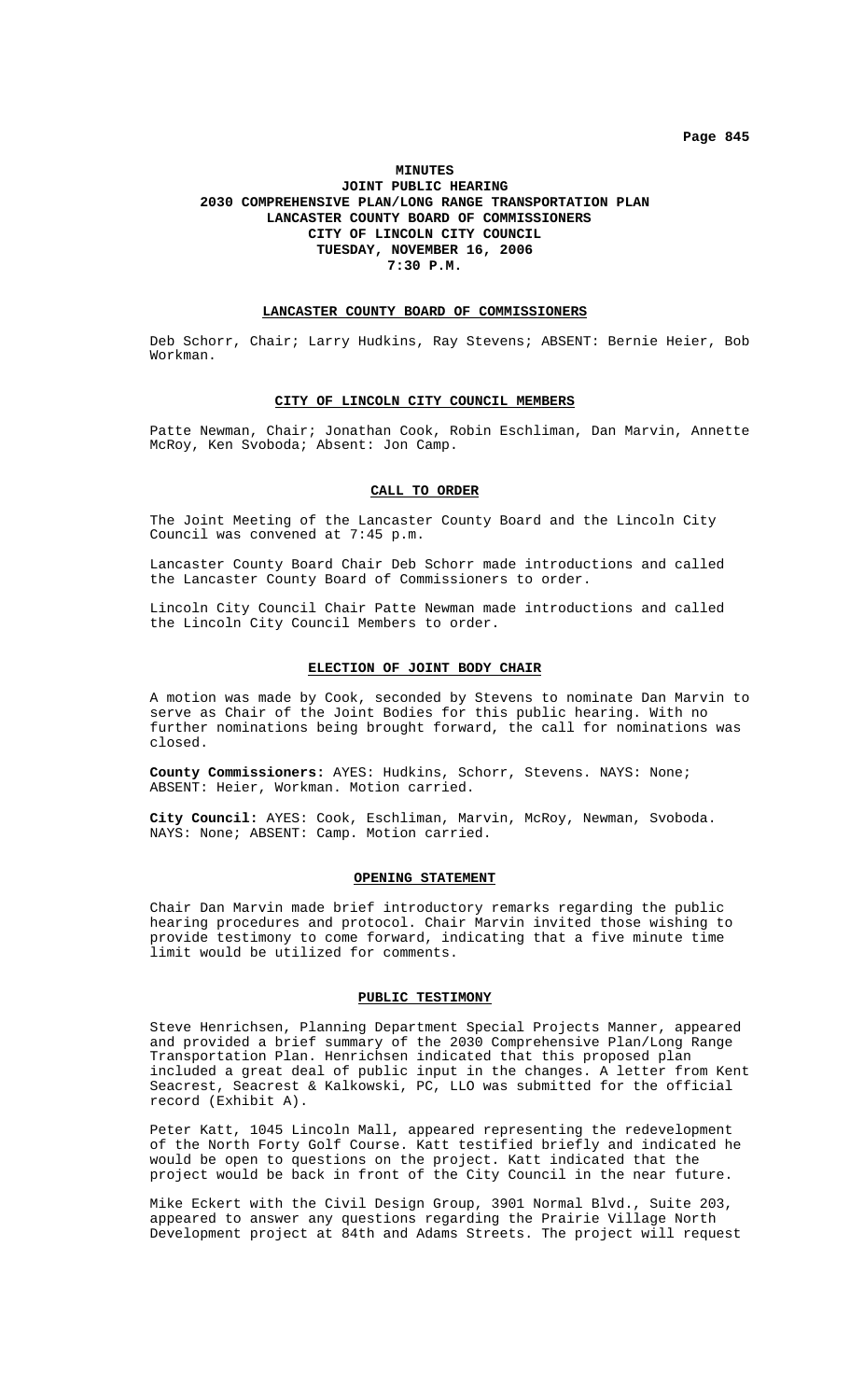**REGULAR MEETING October 23, 2006 Page 846**

> a shift to consolidate the commercial space to the north side of Adams street and integrate the 'town center', getting the commercial uses on the north side of Adams.

> Ed Schneider, 7641 Leighton Avenue, appeared representing the Lincoln/Lancaster County Board of Health and Co-Chair of the Committee on Land Use Planning.

Schneider indicated he was here to answer any questions relating to public health and land use principles.

Eschliman inquired why Schneider had put forward proposal number fourteen. She expressed curiosity regarding the proposal and whether it had evolved from a suspected death around a gas line and if this was the impetus for the new proposal.

Schneider briefly provided background on the issue and indicated that certain land uses could have a detrimental effect on health. A joint land use committee was formed to study hazardous materials, including gas line locations, some general principles evolved from this discussion. Discussion was held on the issue of public notification of potential hazards.

Cook requested information from Marvin Krout, Planning Director, regarding a truck route plan located on page A-56 of the plan. Cook inquired as to whether the map should be deleted at this time (MTA #B). Krout concurred that the map could be deleted from the plan since it had not been adequately reviewed. Cook distributed a copy of two proposed amendments (MTA #A), including:

(1). "Delete from the Mobility and Transportation section, from the list of Proposed Studies, on page 112, the "Study east-west locations for additional  $2 + 1$  roads in Northeast Lincoln.'

(2). "Delete from the Mobility and Transportation section, from the list of overall objectives on page 87, the statement "Encouraging new development to increase connectivity."

Krout indicated he concurred with the recommendation to delete those two statements.

Eschliman questioned the plans defined sizes of neighborhood centers. She indicated the square footage range for each center not previously defined was now a part of the plan however it appeared that an adequate definition for retail centers in the 175,000 to 250,000 square feet was lacking. Henrichsen indicated that there was not a category missing and the plan now will allow for an increase in neighborhood and community centers. Discussion was held on the concept of mixed use options. Cook stated that this was the result of a lengthy process and had received a great deal of Planning Commission attention and developer consensus.

Krout indicated that this plan is a guide only and not an ordinance and would allow for flexibility if a proposal were brought forward that fit the general spirit of the comprehensive plan.

#### **VOTING SESSION**

COOK Moved to approve the 2030 Comprehensive Plan/Long Range Transportation Plan Update. The motion was seconded by McRoy.

STEVENS Moved to approve the 2030 Comprehensive Plan/Long Range Transportation Plan Update. The motion was seconded by Schorr.

Marvin called for any amendments to the motions prior to a vote on acceptance.

COOK Moved, seconded by McRoy, to amend the October 25th edition of the 2030 Comprehensive Plan removing the following statements (MTA#A):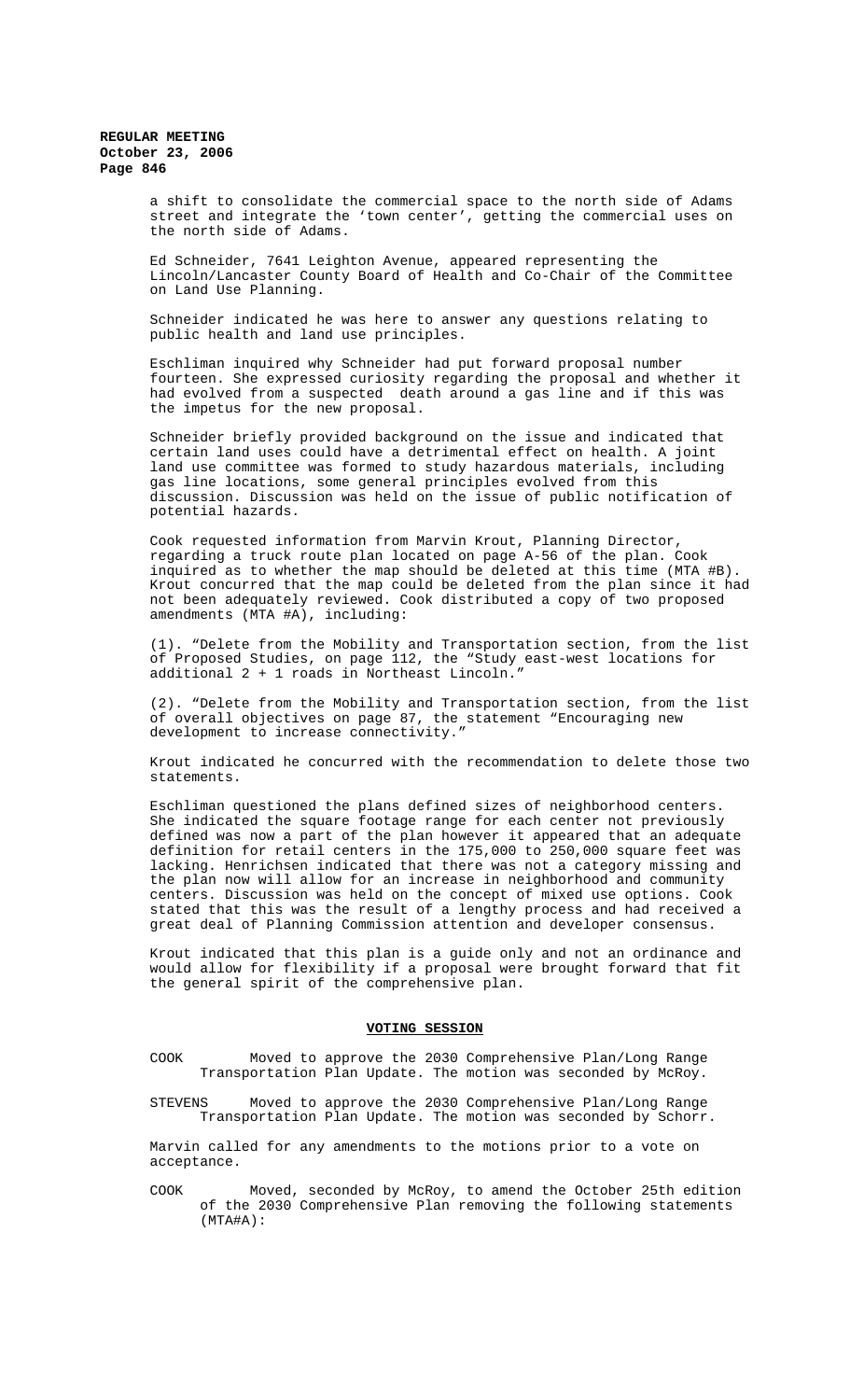(1) "Delete from the Mobility and Transportation section, from the list of Proposed Studies, on page 112, the "Study east-west locations for additional 2 + 1 roads in Northeast Lincoln."

(2) "Delete from the Mobility and Transportation section, from the list of overall objectives on page 87, the statement "Encouraging new development to increase connectivity.'

**City Council:** AYES: Cook, Eschliman, Marvin, McRoy, Newman, Svoboda; NAYS: None; ABSENT: Camp. Motion carried.

SCHORR Moved, seconded by Hudkins, to amend the October  $25<sup>th</sup>$ edition of the 2030 Comprehensive Plan removing the following statements (MTA#A):

(1) "Delete from the Mobility and Transportation section, from the list of Proposed Studies, on page 112, the "Study east-west locations for additional 2 + 1 roads in Northeast Lincoln."

(2) "Delete from the Mobility and Transportation section, from the list of overall objectives on page 87, the statement "Encouraging new development to increase connectivity."

**County Commissioners:** AYES: Hudkins, Schorr, Stevens; NAYS: None; ABSENT: Heier, Workman. Motion carried.

COOK Moved, seconded by McRoy to delete the map relating to "Truck Routes and Major Generators" on page 56 of the plan.  $(MTA \#B)$ 

**City Council:** AYES: Cook, Eschliman, Marvin, McRoy, Newman, Svoboda; NAYS: None; ABSENT: Camp. Motion carried.

SCHORR Moved, seconded by Stevens to delete the map relating to "Truck Routes and Major Generators" on page 56 of the plan. (MTA #B)

**County Commissioners:** AYES: Hudkins, Schorr, Stevens; NAYS: None; ABSENT: Heier, Workman. Motion carried.

ESCHLIMAN Moved, seconded by Svoboda, to amend the first bullet paragraph on page 29, "The Economy", Guiding Principles to state: .<br>"Lincoln will nurture the environment for existing businesses, pro-actively attract high impact industries, welcome a broad variety of businesses, develop its entrepreneurial capacity through public and private partnerships, while leveraging its unique strengths in quality-of-life and education. (MTA #1)

**City Council:** AYES: Cook, Eschliman, Marvin, McRoy, Newman, Svoboda; NAYS: None; ABSENT: Camp. Motion carried.

STEVENS Moved, seconded by Hudkins, to amend the first bullet paragraph on page 29, "The Economy", Guiding Principles to state: "Lincoln will nurture the environment for existing businesses, pro-actively attract high impact industries, welcome a broad variety of businesses, develop its entrepreneurial capacity through public and private partnerships, while leveraging its unique strengths in quality-of-life and education. (MTA #1)

**County Commissioners:** AYES: Hudkins, Schorr, Stevens; NAYS: None; ABSENT: Heier, Workman. Motion carried.

ESCHLIMAN Moved, seconded by Svoboda to amend page 29, "The Economy", Guiding Principles, adding a bullet paragraph to state: "The City and County shall recognize the valuable role that sales tax contributes to the community, which provides a substantial portion of the City budget funds; and to that end it shall work to preserve, protect, and promote retailing for the community, particularly retailers that bring out-of-town business and tourism<br>to Lincoln." (MTA #2) (Exact placement of the new paragraph to be (MTA #2) (Exact placement of the new paragraph to be determined.)

**City Council:** AYES: Cook, Eschliman, Marvin, McRoy, Newman, Svoboda; NAYS: None; ABSENT: Camp. Motion carried.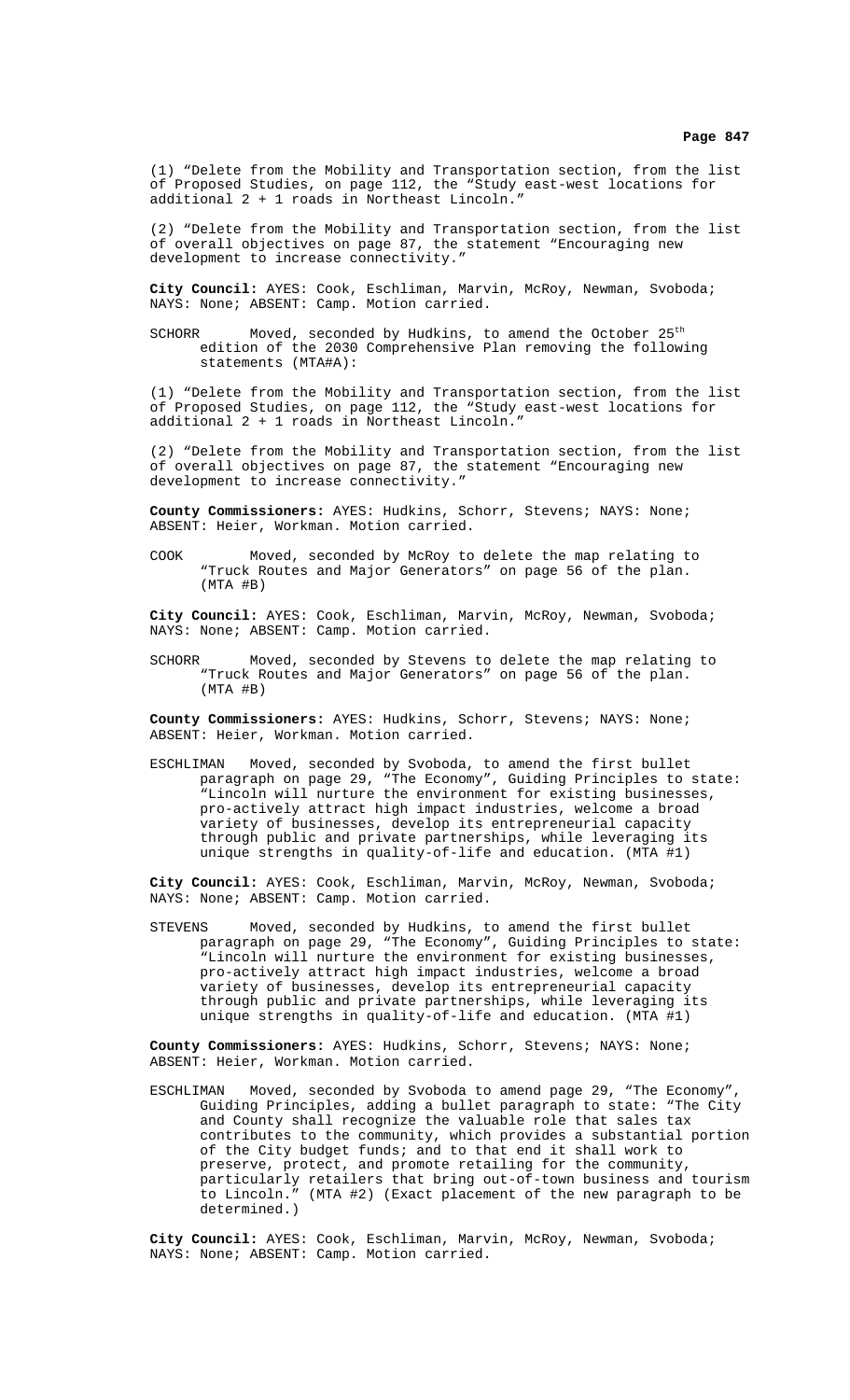## **REGULAR MEETING October 23, 2006 Page 848**

SCHORR Moved, seconded by Hudkins, to amend page 29, "The Economy", Guiding Principles, adding a bullet paragraph to state: "The City and County, shall recognize the valuable role that sales tax contributes to the community, which provides a substantial portion of the City budget funds; and to that end it shall work to preserve, protect, and promote retailing for the community, particularly retailers that bring out-of-town business and tourism to Lincoln." (MTA #2) (Exact placement of the new paragraph to be determined.)

**County Commissioners:** AYES: Hudkins, Schorr, Stevens; NAYS: None; ABSENT: Heier, Workman. Motion carried.

ESCHLIMAN Moved, seconded by McRoy to amend page 45, "Neighborhood Centers" (MTA #3) stating that staff will need to re-draft later, however the essence is, "The size parameters of Regional Centers, Community Centers and Neighborhood Centers leave us without provision in the Comprehensive Plan for shopping centers in the size range of 175,000 to 250,000 square feet."

Eschliman indicated that the exiting motion's language needs revision by staff prior to adoption. Newman indicated she would not support this language revision as this issue had been resolved and consensus with the developers had already taken place.

Cook indicated the broad ranges that have been identified are the most common, but does not preclude a developer from proposing a development that does not exactly fit a category. Cook also indicated he would not support a motion to revise this section.

Marvin stated that he also would not support the revision, indicating that a balanced approach had already been applied.

**City Council:** AYES: Eschliman; NAYS: Cook, Marvin, McRoy, Newman, Svoboda. ABSENT: Camp. Motion failed.

Vote on the main motion to adopt the 2030 Comprehensive Plan/Long Range Transportation Plan as amended.

**City Council:** AYES: Cook, Eschliman, Marvin, McRoy, Newman, Svoboda; NAYS: None; ABSENT: Camp. Motion carried.

**County Commissioners:** AYES: Hudkins, Schorr, Stevens; NAYS: None; ABSENT: Heier, Workman. Motion carried.

The City Council resolution is numbered: **A-84127**

## **CALL TO ADJOURNMENT**

STEVENS Moved, Hudkins seconded to adjourn the public hearing on the 2030 Comprehensive Plan/Long Range Transportation Plan.

**County Commissioners:** AYES: Hudkins, Schorr, Stevens; NAYS: None; ABSENT: Heier, Workman. Motion carried.

COOK Moved, Svoboda seconded to adjourn the public hearing on the 2030 Comprehensive Plan/Long Range Transportation Plan.

**City Council:** AYES: Cook, Eschliman, Marvin, McRoy, Newman, Svoboda; NAYS: None; ABSENT: Camp. Motion carried.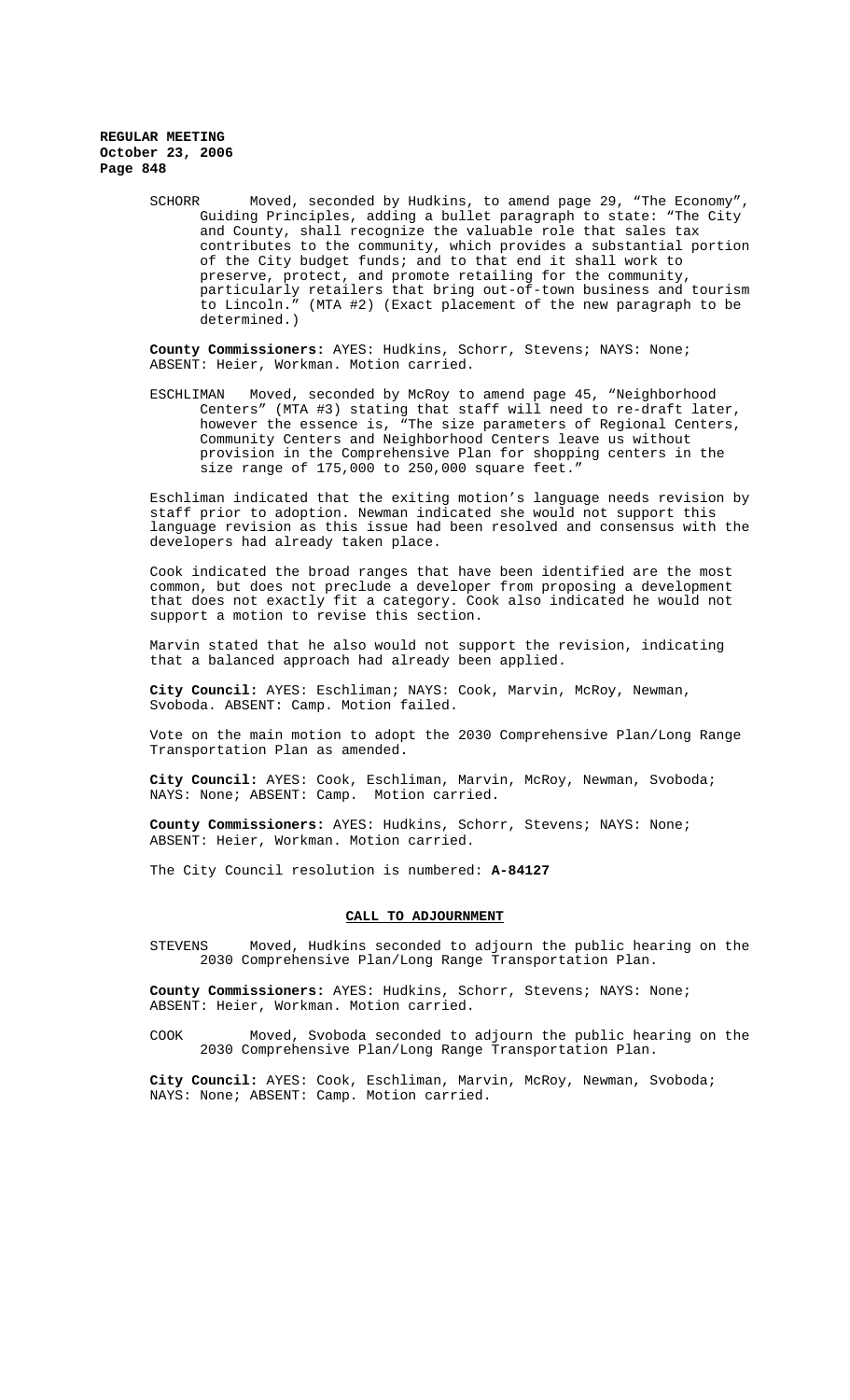**Page 849**

# **ADJOURNMENT**

The Joint City/County meeting adjourned at **8:55 p.m.**

 Prepared by: Patricia Owen, Chief Deputy County Clerk

Reviewed by: Joan E. Ross, CMC, City Clerk